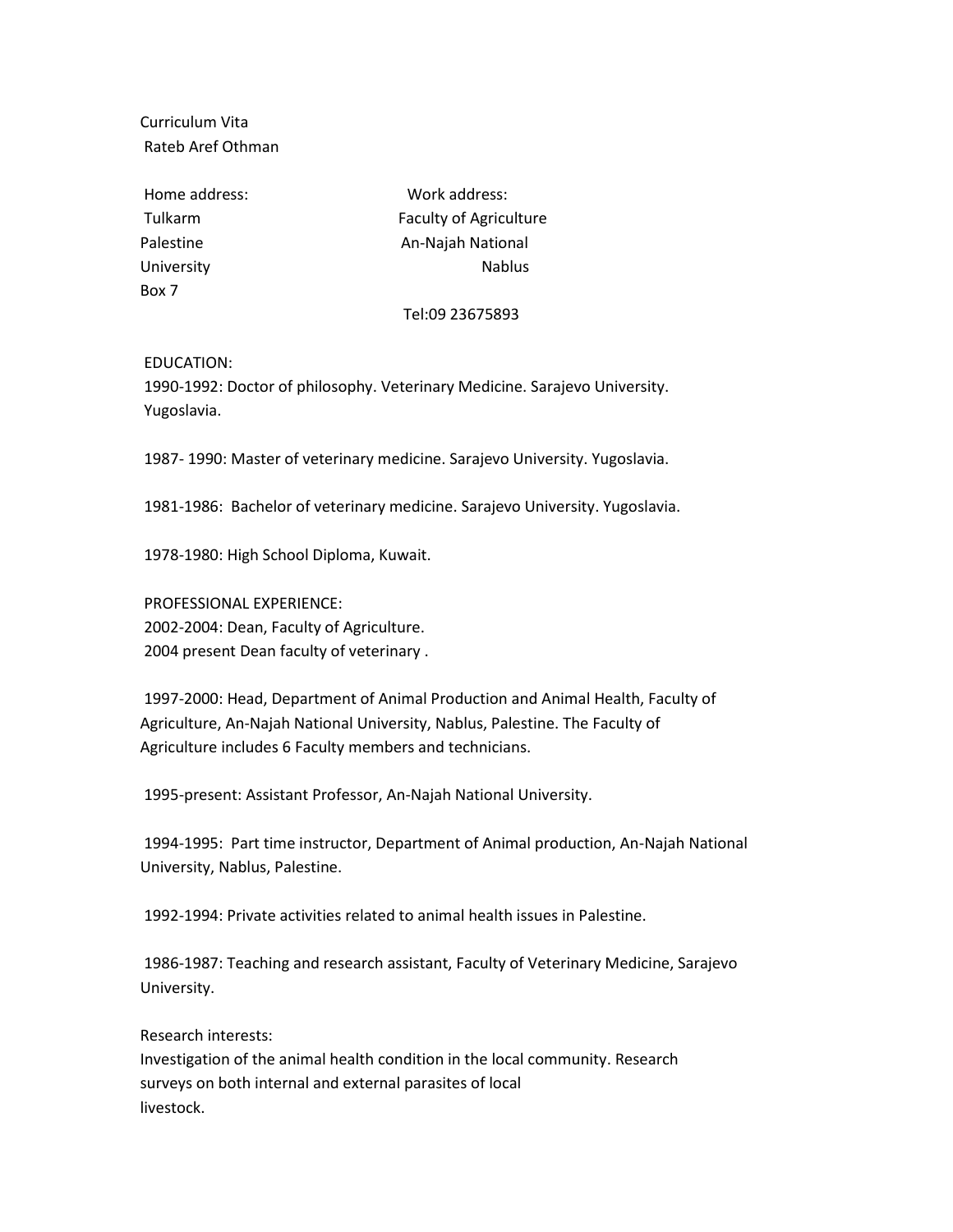The diseases under focus are:

**Scabies** Respiratory diseases and parasites. Digestive tract diseases and parasites. General animal diseases.

## TEACHING RESPONSIBLITIES:

Courses taught:

1. Animal diseases and animal health

- 2. Poultry diseases
- 3. Animal parasitology.
- 4. Veterinary and medical entomology.
- 5. Animal housing and management.
- 6. Animal anatomy.
- 7. Graduate research.
- 8.Animal physiology.
- 9. Meat processing and meat hygiene.
- 10. Veterinary anatomy II
- 11. Veterinary parasitology I
- 12 . Veterinary parasitology 11

Other activities:

- 1. Advisor for undergraduate students.
- 2. Co advisor for 4 graduate students (Master level)

3. Chairman the Committee for establishing a Faculty of Vet. Medicine at An - najah National University.

4. Committee member for preparing different labs at the faculty of veterinary medicine.

## CONFERENCES:

1.November 1996, Nablus.Palestine.PEACE conference.

2.April 1999, the first medical and biological conference, Zarga University, Jordan.

Othman, R.A.and j. Abo Omar. The insolence of scabies in livestock in Palestine.

3. Abo Omar, J. and R. Othman. 2001. Visceral organ mass of broilers fed different levels of olive cake. 2nd Science Conference. Damascus, Syria.